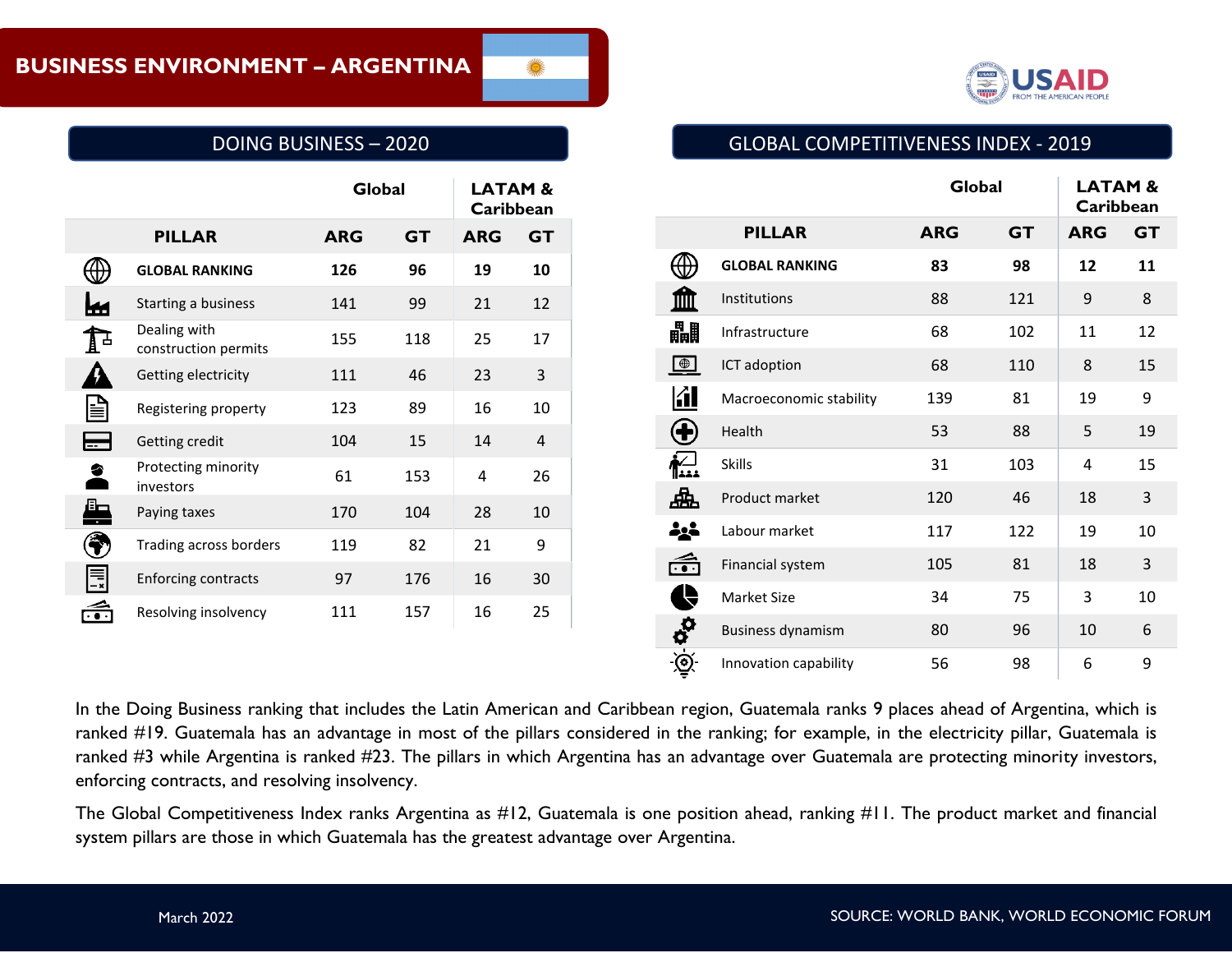

## INVESTMENT PROJECTS 2019 – DECEMBER 2021

Investment Projects in Argentina from January 2019 to December 2021



# **By Source Country**

27%

13%

8%

8%

- **United States**  $s$ Spain Germany **Brazil Luxemburg** United Kingdom Mexico **France** Switzerland **The Netherlands** Canada Japan Peru China  $\epsilon$ Colombia Software & IT **Business services** Communications **Food and beverages Financial services Transport and storage** Chemicals
- **OEM Automotive**
- Textiles
- **Renewable energy**
- **Pharmaceuticals**
- Coal, oil, and gas
- **Minerals**
- **Others**

**236** Investment Projects in Argentina **The investment projects undertaken by Argentina in other** countries reached 138 from January 2019 to December 2021, and they are disaggregated as follows:





48%

11%

9%

8%

5% 4% 4% 4%

- Software & IT
- **Business services**
- Consumer goods
- **Business services**
- Real Estate
- **Food and beverages**
- **Pharmaceuticals**
- **Communications**
- Transport and storage
- **E** Leisure and entertainment
- Plastics
- **Textiles**
- **Paper and packaging**
- **Construction materials**

5%

15%

5% 4% 4% 3% 2%

2% 2% 2%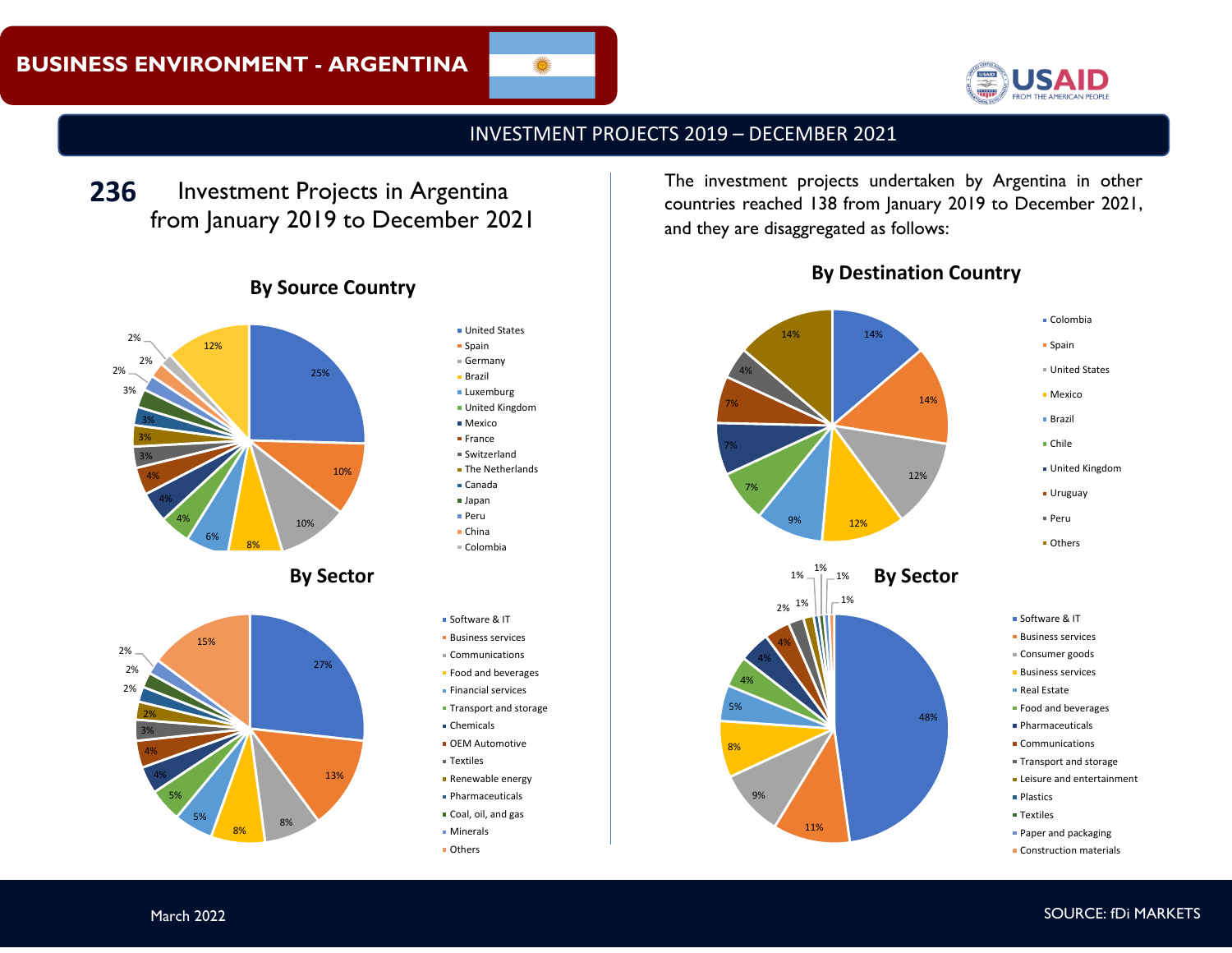

INVESTMENT SIGNALS JULY 2020 – DECEMBER 2021

Investment Signals Destined for Argentina from July 2020 to December 2021 **20**

# **By Source Country**



- Brazil
- 

Mexico

 $$$ Spain

- United Kingdom
- **United States**
- Canada
- Japan
- Saudi Arabia
- Singapore
- **The Netherlands**
- **By Sector**





There have been 14 investment signals from Argentina from July 2020 to December 2021.



# **By Destination Country**